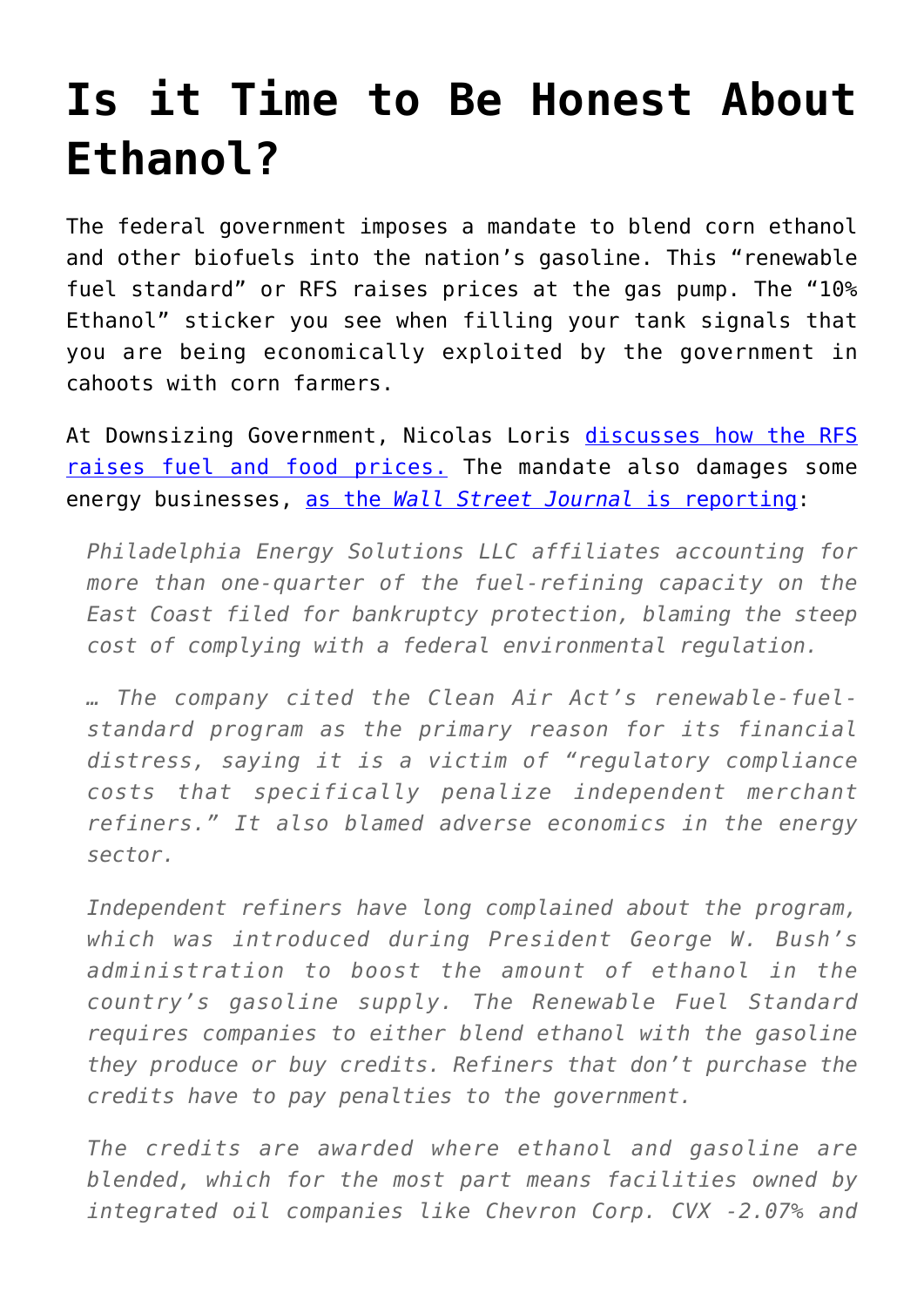*Exxon Mobil Corp. XOM -1.11% and by large retail gas-station chains. The system disadvantages smaller refiners like Philadelphia Energy with few blending facilities.*

*If it wants to avoid fines, Philadelphia Energy has to purchase blending credits, exposing the company to an "unpredictable, escalating, and unintended compliance burden" that has cost it \$832 million since operations began in September 2012, the company said in court papers. Philadelphia Energy said it paid \$13 million to comply in 2012, with the figure rising to \$231 million by 2016.*

The first sentence says a "federal environmental regulation" is to blame. That is ironic because the ethanol mandate, the RFS, is anti-environmental in numerous ways.

[Loris concludes](https://www.downsizinggovernment.org/ethanol-and-biofuel-policies) that the RFS creates no net green benefit, imposes costs on motorists, harms businesses, and is a "bureaucratic nightmare." In his State of the Union message, President Trump discussed his deregulatory successes. He should put RFS repeal on his agenda for 2018.